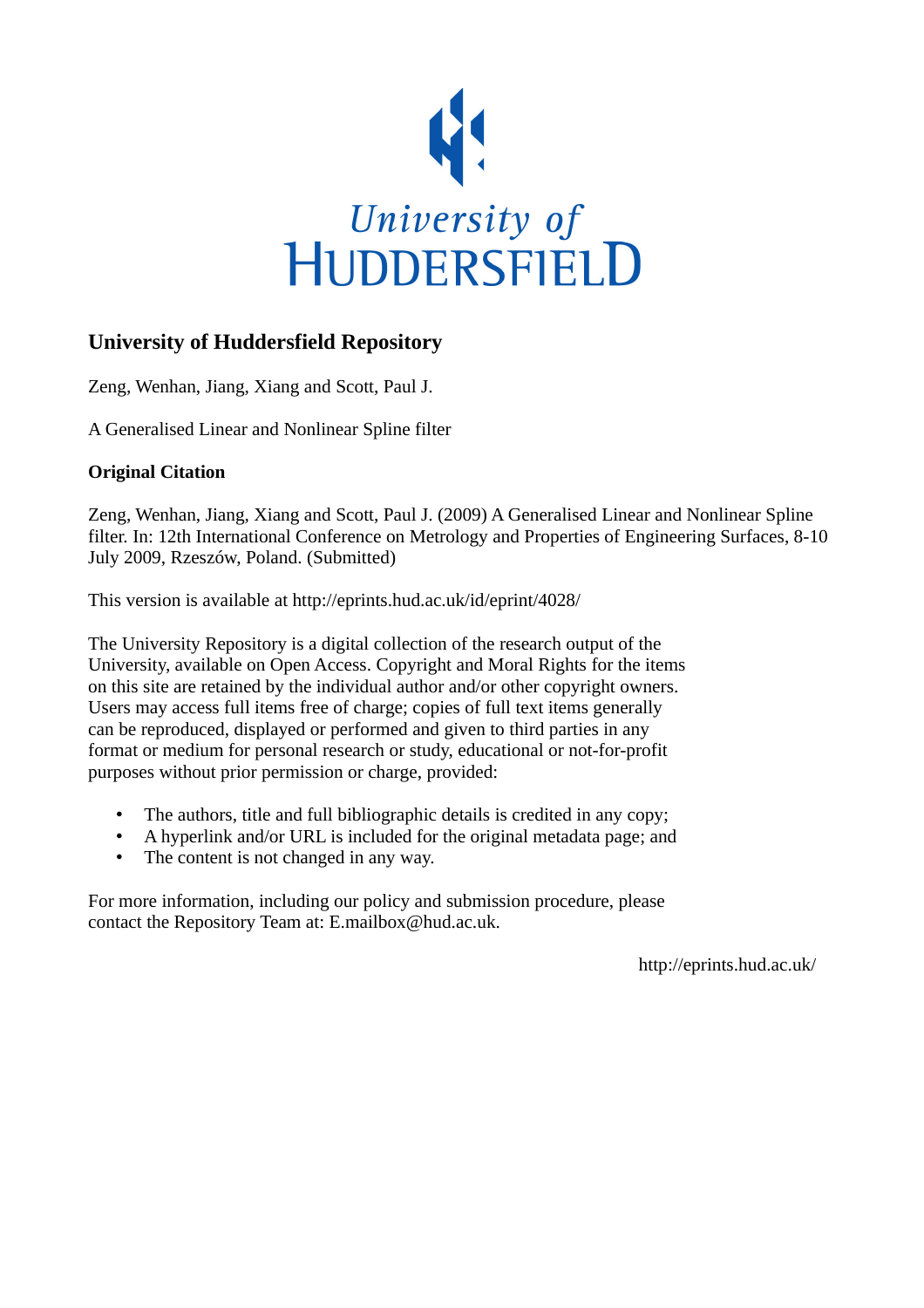# A Generalised Linear and Nonlinear Spline filter

W. Zeng<sup>1,\*</sup>, X. Jiang<sup>1</sup>, P. Scott<sup>1, 2</sup>

*Centre for Precision Technologies, School of Computing and Engineering, University of Huddersfield, Huddersfield, HD1 3DH, UK Taylor Hobson Ltd, 2 New Star Road, Leicester, LE4 9JQ, UK* 

Received Date Line (to be inserted by Production) (8 pt)

### **Abstract**

In this paper, a generalised spline filter, that has a unified description for both the linear spline filter and the nonlinear robust spline filter, is proposed. Based on the M-estimation theory, the general spline filter model can be solved by using an Iterated Reweighted Least Squared method which is also general for both the linear and nonlinear spline filter. The algorithm has been verified to be effective, efficient and fast.

*Keywords:* Generalised Spline filter, Robust filter, Nonlinear filter, M-estimation, Surface characterisation

## **1. Introduction**

<u>.</u>

Filtration has always been important in surface metrology: it is the means by which the surface features of interest are extracted from the measured data for further analysis. Filtering techniques can help: (1)Judge whether the manufacturing process or manufacturing conditions are effective or out of control, whether specific events in the manufacturing processes have occurred; (2)Interpret functional properties of macro, micro and nano geometry, which reflect product properties, such as optical quality, tribological properties, service life, safety, reliability, etc [1].

The Gaussian filter is the most widely used standard filtering technique for surface characterisation. However, the following shortcomings have hampered its practical application in industry including: (1) the measured profile is truncated due to the boundary effect, especially when the measured data is not much longer than the cutoff wavelength; (2) it is unsuitable for surfaces with relatively large form components; and (3) it is unable to handle measurement outliers or residual profiles with non-Gaussian distributions.

Currently, there are two ways to solve the above problems. One is by using improved Gaussian regression filters, the other way is by using spline filters. To address the boundary effect and form removal issues with the traditional Gaussian filtering, Brinkman et al [2] have proposed a Gaussian regression filtering technique with the extension of up to second order polynomial form. By introducing a weighted iteration procedure, the Gaussian regression filter can obtain robust results against outliers [3]. A fast algorithm of the higher order nonlinear Gaussian regression filter was introduced recently $[4]$ . The linear spline filter was proposed by Krystek [5] as a complementary method for the standard Gaussian filter. Compared with the standard Gaussian filter, it has the advantages of no boundary effect and follows the form well. ISO/TC213 has drafted a L1-norm based nonlinear

<sup>\*</sup> Corresponding author. Tel: +44-1484-473635, Fax: +44-1484-472161, email: z.wenhan@hud.ac.uk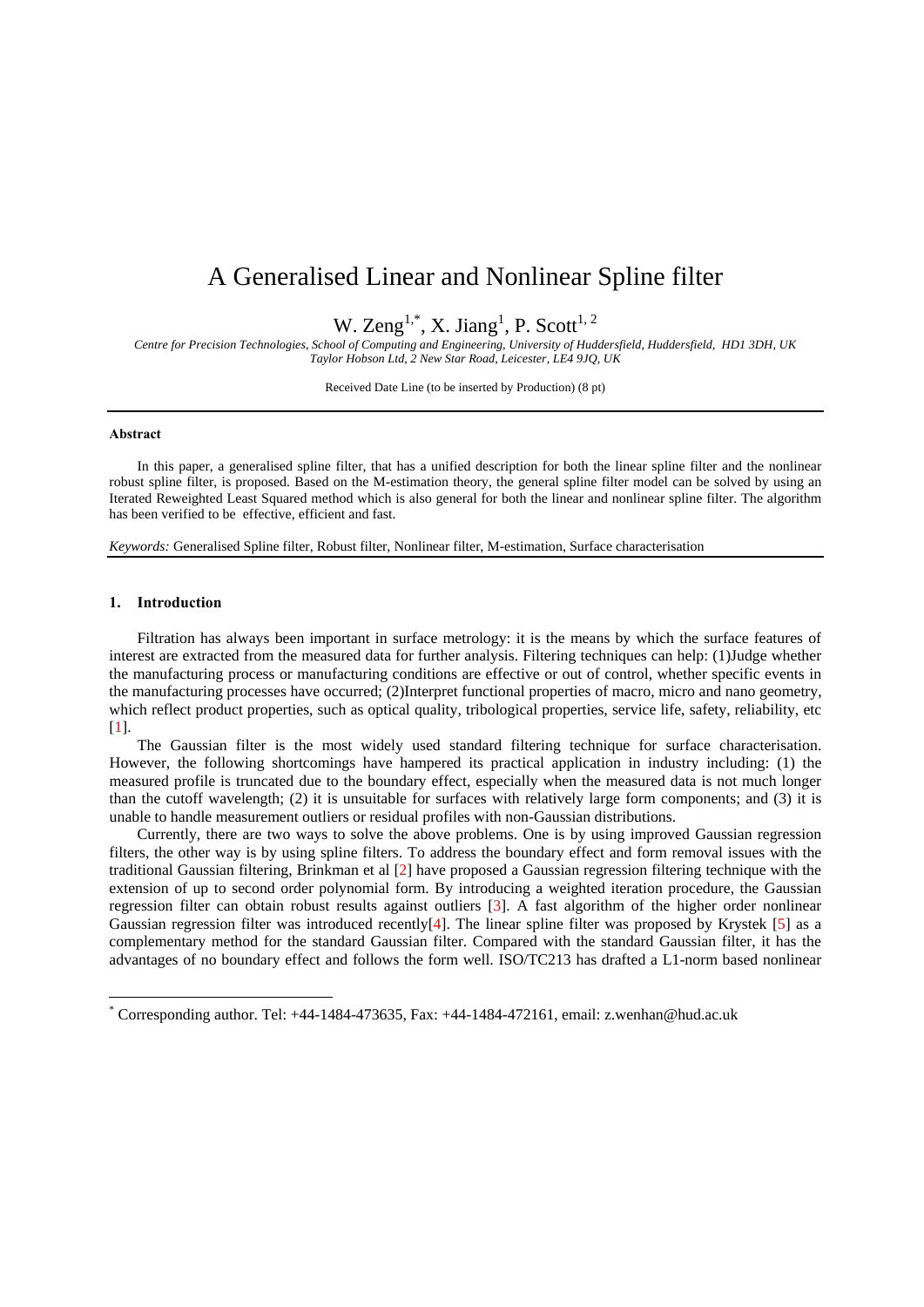procedure [6] to make the spline filter robust and Goto in Japan has reported a robust spline filter based on L2 norm [7]. However, both of these robust spline filters are confidential and there are no robust spline filter solutions and associated algorithms publicly available.

In this paper, a generalised spline filter based on spline theory and M-estimation theory is proposed. It makes the linear spline filter and the nonlinear robust filter have the same theoretical framework and can be deduced directly by choosing different error metrics in the general model. Section 2 gives the model of the generalised spline filter, and its solution is provided in section 3. Section 4 gives the detailed solution when using different estimators, and experimental results and discussions are shown in section 5. Finally, section 6 gives the conclusions.

#### **2. Generalised Spline filter**

The ordinary spline filter  $s(x_k)$  can be described as follows: Let the data points  $(x_i, z_i)$ ,  $(i = 0 \cdots n-1)$  be given, and assume them to be sorted in a strictly ascending order by the pivot points  $x_i$ , which are equidistant, and of width  $\Delta x$ , i.e.  $x_0 < x_1 < ... x_{n-2} < x_{n-1}$  is valid. To find  $s(x_k)$  the residual errors are minimized using the L2-norm

together with the condition of minimizing the bending energy, which is proportional to  $2_{c(x)}$ <sup>2</sup>  $\frac{d^2s(x)}{dx^2} dx$  $\int \left(\frac{d^2s(x)}{dx^2}\right)^2 dx$ , and the

condition of natural boundary condition. According to the well known method of variational calculus, the spline filter  $s(x_k)$  can be described as the following minimization problem [4,5]:

$$
\sum_{k=0}^{n-1} (z_k - s(x_k))^2 + \lambda \int_{x_0}^{x_{n-1}} \left( \frac{d^2 s(x)}{dx^2} \right)^2 dx \to \min_{s(x)} \tag{1}
$$

with  $\lambda$  being the Lagrange parameter. The above minimization problem can be solved by solving the following linear equations:

$$
\left[\mathbf{I} + \alpha^4 \mathbf{Q}\right] \mathbf{s} = \mathbf{z} \tag{2}
$$

Where, **I** is the identity matrix,  $\alpha = 1/2 \sin \alpha$ *c*  $\alpha = 1/2 \sin \frac{\pi \Delta x}{\lambda_c}$ ,  $\lambda_c$  is the cutoff wavelength, **Q** is the coefficient matrix

depending on the boundary conditions.

The robust spline filter is introduced by minimizing the L1-norm of the residual errors under the condition of minimizing the bending energy and the condition of natural boundary condition. It is defined as:

$$
\sum_{k=0}^{n-1} |z_k - s(x_k)| + \lambda \int_{x_0}^{x_{n-1}} \left( \frac{d^2 s(x)}{dx^2} \right)^2 dx \to \min_{s(x)} \tag{3}
$$

This type of minimization problem can be solved by solving the following equation [6]:

$$
\left[\beta\alpha^2 \mathbf{P} + (1-\beta)\alpha^4 \mathbf{Q}\right] \mathbf{s} = SGN(\mathbf{z} - \mathbf{s})
$$
\n(4)

The above equation can only be solved iteratively. It is very difficult to find the relationship between the linear and nonlinear spline filters directly, and also the algorithm for solving the nonlinear spline filter can not be found in the literature.

To unify the theory and algorithms of linear and nonlinear spline filters, and to optimize the nonlinear filter by using a better estimator, a generalized spline filter is proposed. It can be defined as the following minimization procedure:

$$
\sum_{k=0}^{n-1} \rho(z_k - s(x_k)) + \lambda \int_{x_0}^{x_{n-1}} \left(\frac{d^2 s(x)}{dx^2}\right)^2 dx \to \min_{s(x_k)} \tag{5}
$$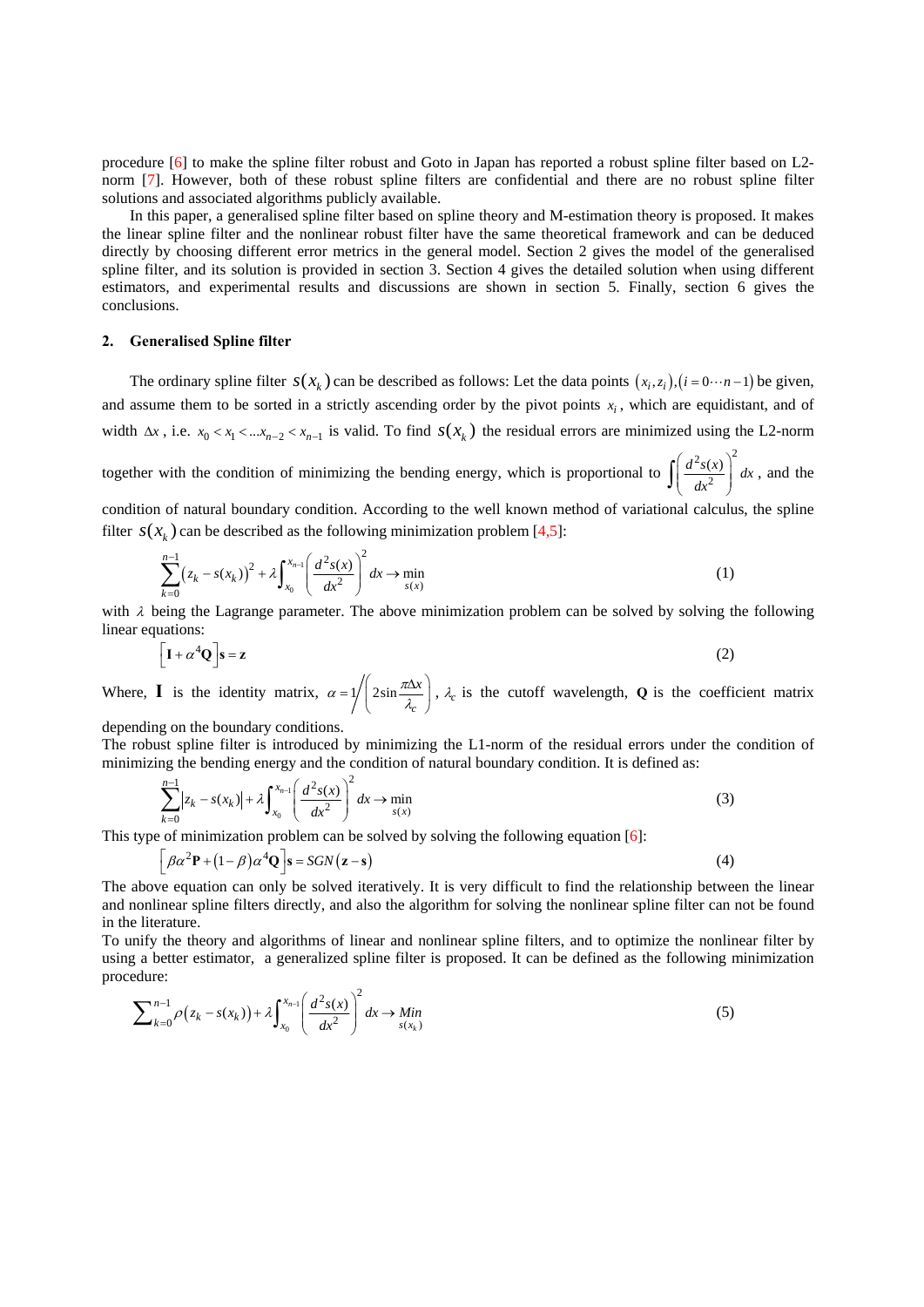Comparing this expression with expression (1) and (3), it can be found that the only difference between them is that a more general error metric function  $\rho(.)$ , which is a symmetric, positive-definite function of the residual error with a unique minimum at zero, is used in the new model.

#### **3. M-estimation**

Let  $r_k$  be the difference between the  $k^{th}$  measurement data  $z_k$  and its fitted value  $s_k$ . The standard leastsquares method tries to minimize  $\sum_{k} r_k^2$ , which is not robust if there are outliers present in the data because the objective functions increase indefinitely. The M-estimators try to reduce the effect of outliers by replacing the squared residuals  $r_i^2$  by another function of the residuals, yielding

$$
\min \sum_{k} \rho(r_k) \tag{6}
$$

where  $\rho$  is a symmetric, positive-definite function with a unique minimum at zero, and is chosen so its rate of increase is less than square when the residual increases. Instead of solving this problem directly, one can implement it as an iterative reweighted least-squares problem. Let  $\mathbf{s} = [s_0, ..., s_{n-1}]^T$  be the vector to be estimated. The M-estimator of **s** based on the function  $\rho(r_k)$  is the vector **s** which is the solution of the following n equations:

$$
\sum_{k} \psi(r_k) \frac{\partial r_k}{\partial s_j} = 0, \quad \text{for } j = 0, \dots, n-1 \tag{7}
$$

where the derivative  $\psi(x) = d\rho(x)/dx$  is called the influence function. If we now define a weight function:

$$
\delta(r) = \psi(r)/r \tag{8}
$$

the equation (7) becomes

$$
\sum_{k} \delta(r_k) r_k \frac{\partial r_k}{\partial s_j} = 0, \quad \text{for } j = 0, \dots, n-1
$$
 (9)

this is exactly the system of equations that we obtain if we solve the following Iterative Re-weighted Least-Squares (IRLS) problem

$$
\min \sum_{k} \delta(r_k^{(m-1)}) r_k^2 \tag{10}
$$

here the superscript *m* indicates the iteration number. The weight  $\delta(r_k^{(m-1)})$  should be recomputed after each iteration in order to be used in the next iteration.

#### **4. Iteratively Re-weighted Least Square solution for generalised spline filter**

According the above discussion of M-estimation theory the minimization problem defined in (5) can be generally solved by using the IRLS method as follows:

$$
\sum_{k=0}^{n-1} \delta_k (z_k - s(x_k))^2 + \lambda \int_{x_0}^{x_{n-1}} \left( \frac{d^2 s(x)}{dx^2} \right)^2 dx \to \lim_{s(x)} \tag{11}
$$

By using Euler-Lagrange calculus,

$$
\left[\delta^{(m-1)} + \beta \alpha^2 \mathbf{P} + (1-\beta) \alpha^4 \mathbf{Q}\right] \mathbf{s}^{(m)} = \delta^{(m-1)} \mathbf{z}
$$
\n(12)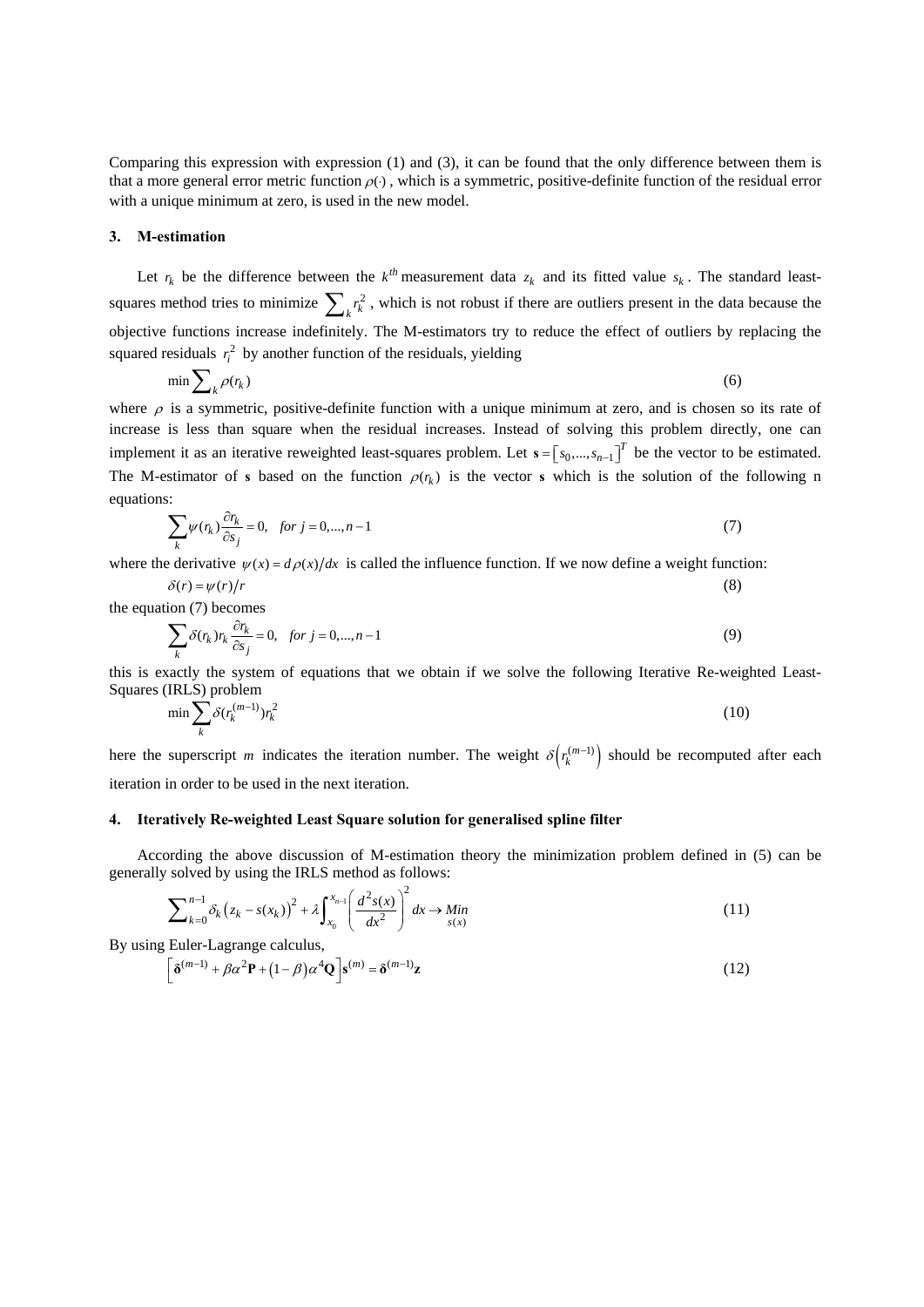Where:  
\n
$$
\delta^{(m-1)} = \begin{bmatrix}\n\delta_0^{(m-1)} & 0 & 0 \\
\delta_1^{(m-1)} & \ddots & 0 & 0 \\
\vdots & \ddots & \ddots & \ddots & \vdots \\
0 & 0 & \delta_{n-2}^{(m-1)}\n\end{bmatrix}\n\begin{bmatrix}\n1 & -1 & 0 & 0 \\
-1 & 2 & -1 & 0 \\
& -1 & 2 & -1 & 0 \\
& & \ddots & \ddots & \ddots \\
0 & & & -1 & 2 & -1 \\
0 & & & -1 & 2 & -1 \\
0 & & & & -1 & 1\n\end{bmatrix}\n\begin{bmatrix}\n1 & -2 & 1 & 0 \\
-2 & 5 & -4 & 1 \\
1 & -4 & 6 & -4 & 1 \\
& & \ddots & \ddots & \ddots \\
0 & & & 1 & -4 & 6 & -4 \\
& & & 1 & -4 & 5 & -2 \\
& & & & 1 & -2 & 1\n\end{bmatrix}
$$
\nEquation (12) can be written more concisely and conveniently as:  
\n
$$
\begin{bmatrix}\nI + \beta \alpha^2 P + (1 - \beta) \alpha^4 Q \end{bmatrix} s^{(m)} = s^{(m-1)} + \delta^{(m-1)} (z - s^{(m-1)})
$$
\n(13)

The other advantage of the equation (13) is that, at every iteration the matrix  $\left[ I + \beta \alpha^2 P + (1 - \beta) \alpha^4 Q \right]$  is constant and only needs to be calculated once.

## *4.1. L2 norm - Linear spline filter*

Let 
$$
\rho(r) = \frac{1}{2}r^2
$$
, then according to equations (7) and (8),  $\delta(r) = 1$ , and equation (13) can be simplified as:  
\n
$$
\left[\mathbf{I} + \beta \alpha^2 \mathbf{P} + (1 - \beta) \alpha^4 \mathbf{Q}\right] \mathbf{s}^{(m)} = \mathbf{z}
$$
\n(14)

Thus, the superscript  $m$  can be removed. Solving equation (14) only one step is needed, it is equivalent to the linear spline filter as defined in the ISO standard.

## *4.2. L1 norm - Nonlinear spline filter*

Let  $\rho(r)$  be the L1-norm:  $\rho(r) = |r|$ , according to equation (7) and (8):  $\delta(r) = 1/|r|$ , one has:

$$
\left[\mathbf{I} + \beta \alpha^2 \mathbf{P} + (1 - \beta) \alpha^4 \mathbf{Q}\right] \mathbf{s}^{(m)} = \mathbf{s}^{(m-1)} + \frac{\left(\mathbf{z} - \mathbf{s}^{(m-1)}\right)}{\left|\mathbf{z} - \mathbf{s}^{(m-1)}\right|}
$$
(15)

Let *SGN* be the sign function and ignore the superscript, equation (15) can be simplified as:  $\int \beta \alpha^2 P + (1 - \beta) \alpha^4 Q$  s = SGN (z - s), which is same as the robust spline filter as drafted in the ISO standard.

## *4.3. Proposed nonlinear spline filter*

Other widely used M-estimators including Huber, Cauchy, and Tukey functions. Among them the Tukey function has been verified to be highly robust against outliers and converges very well [2].

$$
\rho(r) = \begin{cases} \frac{c^2}{6} \left( 1 - \left[ 1 - \left( r/c \right)^2 \right] \sqrt{3} \right), & \text{if } |r| \le c \\ c^2 / \frac{c}{6}, & \text{if } |r| > c \end{cases} \quad \text{with } \rho(r) = \begin{cases} r \left[ 1 - \left( \frac{r}{c} \right)^2 \right]^2, & \text{if } |r| \le c \\ 0, & \text{if } |r| > c \end{cases} \quad \text{for } r = \begin{cases} \left[ 1 - \left( \frac{r}{c} \right)^2 \right]^2, & \text{if } |r| \le c \\ 0, & \text{if } |r| > c \end{cases} \tag{16}
$$

In this paper Tukey function have been chosen as the standard error metric.

#### **5. Experimental results and discussion**

The developed linear and nonlinear robust spline filters are applied to some measured data. The processed results are shown in figure 1 and figure 2. Figure 1 shows that the linear spline filter can process data with significant form component very well, and with no boundary effect. Figure 2 is used to compare the linear and nonlinear spline filter. The left and the right figures are the results from a measured honing surface profile and a measured worn milled surface profile respectively. The upper figures show the original profile and the mean profile by using linear and nonlinear spline filters respectively; and the lower figures show the residual profiles. From these figures one can clearly see that both the linear and nonlinear spline filters can follow large form well with almost no boundary effects, while the nonlinear spline filters are robust against data outliers(extremely high